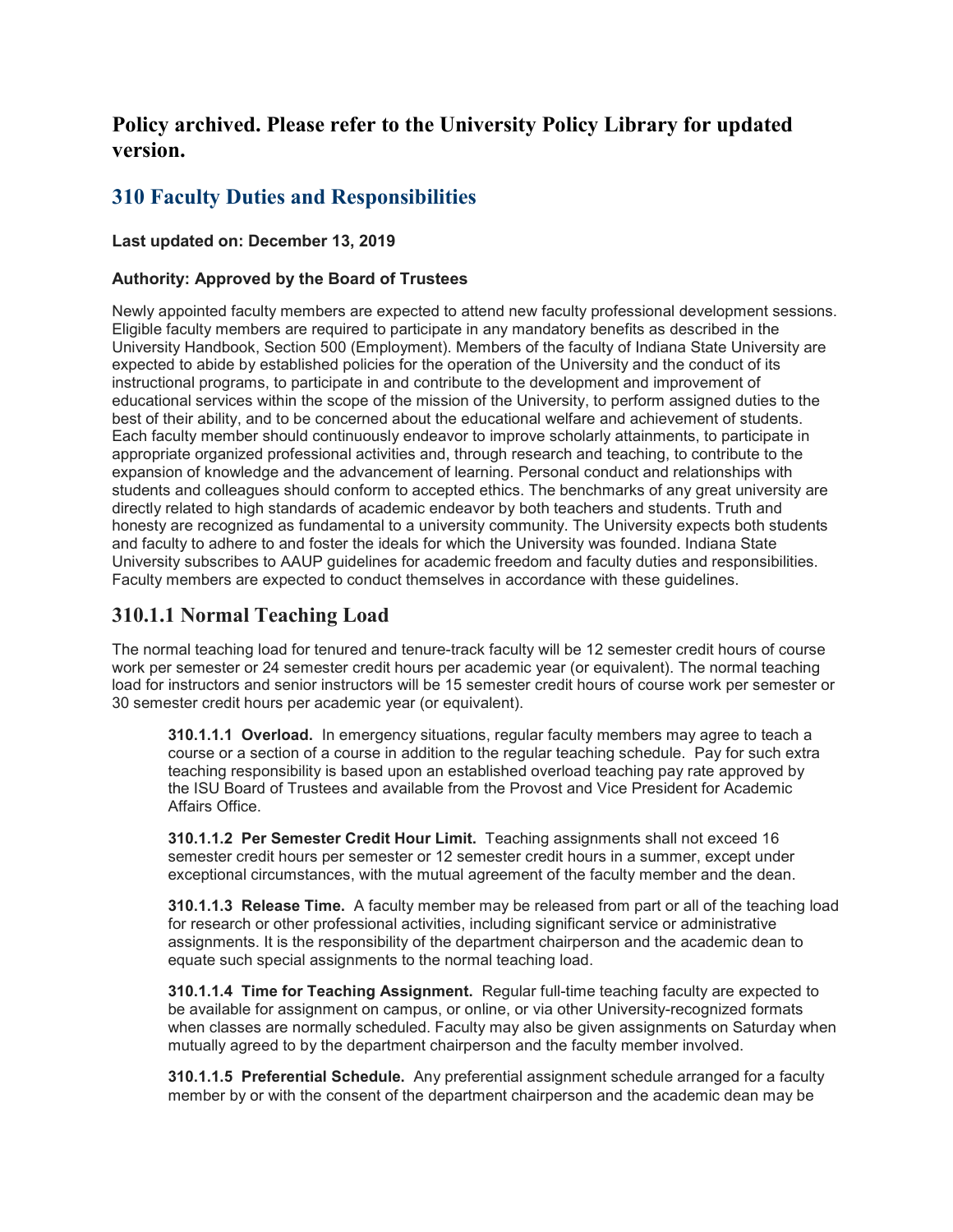superseded by bona fide needs of the University or the department when space or time limitations necessitate changes.

**310.1.1.6 Class Meeting Times.** All regularly-scheduled classes of the University are to meet according to the time schedule published in the official schedule of classes. Exceptions to class meeting times may be arranged with the approval of the department chairperson and unanimous concurrence of the students in the class.

## **310.1.2 Course Outlines and Syllabi**

Faculty members are required to prepare course outlines or syllabi for their courses. Two (2) or more faculty teaching the same course may use the same outline or syllabus. An outline of each course shall be available to students from the beginning of each term. Course outlines and syllabi should be published and accessible to students throughout the term. Faculty are expected to inform students of revisions to the information provided in course outlines and syllabi when they are made.

**310.1.2.1 Required Elements.** Each outline and syllabus shall provide information that facilitates communication and promotes student success. This shall include: University contact information for the faculty member and the department in which the course is offered; faculty office hours; a list of required course texts and materials and how they will be used in the course; an explanation of how course grades will be determined; and an explanation for assignments requiring more than two weeks for grading. Faculty are encouraged to review department and College guidelines for preparation of course outlines and syllabi.

**310.1.2.2 College and Departmental Required Elements.** Colleges and/or departments may establish additional required elements on course outlines and syllabi through appropriate governance processes.

### **310.1.3 Methods of Instruction**

Specific or uniform methods of instruction are not prescribed. Faculty are expected to adapt their methods to the nature and content of each course. Selection and organization of content of particular courses and the development of departmental curricula are faculty responsibilities. Teaching methods are the responsibility of the individual faculty member.

**310.1.3.1 Course Evaluations.** The quality of teaching will be given high priority in performance evaluations. Multiple methods of evaluation are appropriate, but all courses must be evaluated by students using a common pool of items selected by the university, and if appropriate, the college and department; faculty are encouraged to supplement with items that assess the unique characteristics of their courses. Course evaluations will be collected via software purchased by the University. Results of course evaluations will be made available to the faculty member; summary results of the evaluations for each section will be made available to the appropriate Department Chair and academic Dean(s). (Note: Effective Fall 2015).

**310.1.3.2 Instructional Evaluation.** Evidence of teaching effectiveness is required in the pretenure and post-tenure/biennial review of Regular Faculty. While faculty are encouraged to include peer and chairperson evaluations in their review documents, student evaluations as referenced above (Section 310.1.3.1) must be included. Similarly, department assessments of student course evaluations shall be submitted and considered in the annual review of Temporary Faculty (i.e. full- and part-time Lecturers, including those also holding an EAP or other staff position).

**310.1.3.3** Faculty are further encouraged to avail themselves of the services of the Faculty Center for Teaching Excellence, which provides an array of opportunities to facilitate professional development of teachers.

### **310.1.4 Final Examinations**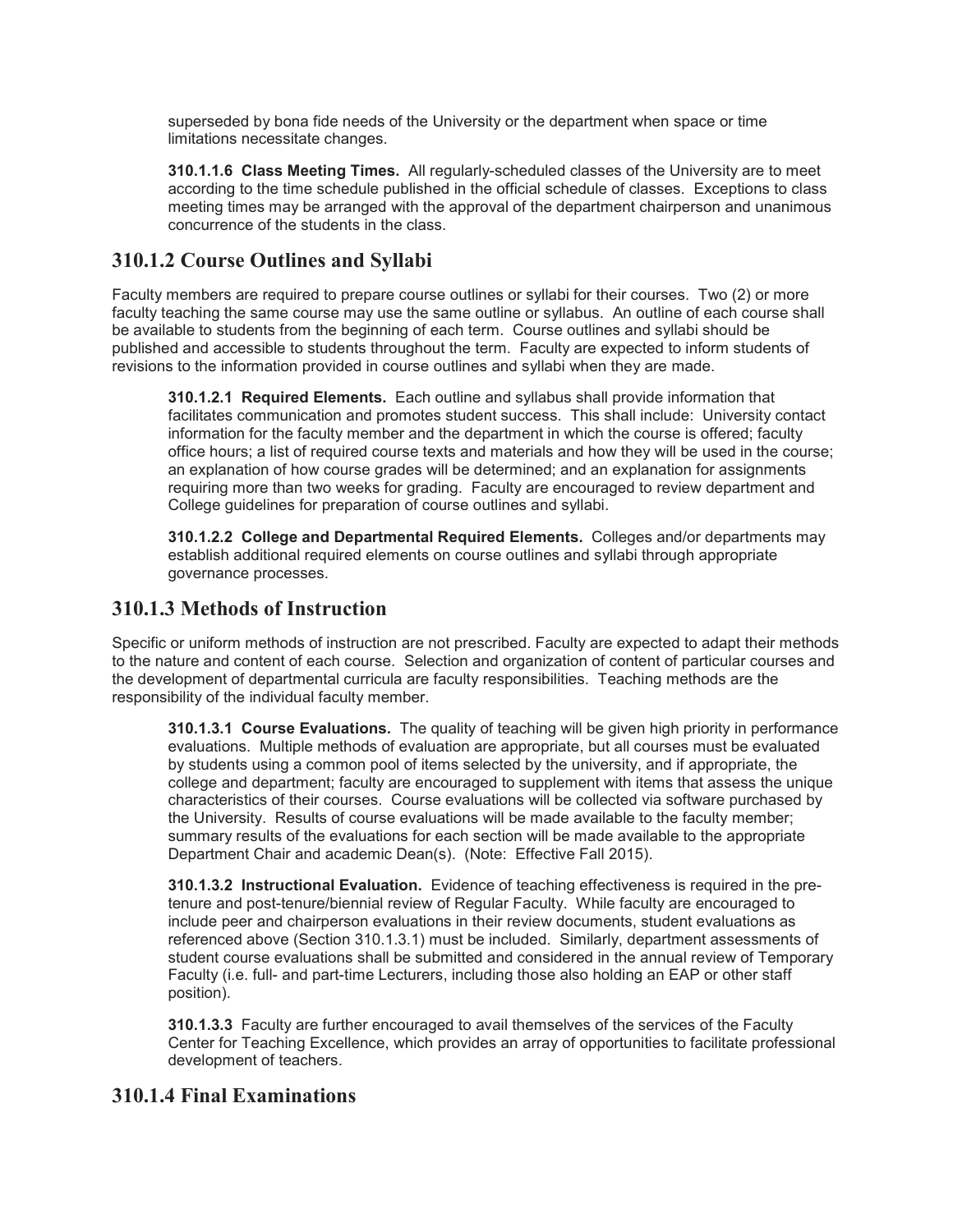The final examination schedule is prepared by the Provost and Vice President for Academic Affairs Office. The two-hour final examination period assigned is part of the total commitment required for completion of a course, and it is scheduled to provide a longer class period for the administration of a comprehensive examination. Exceptions may be made in courses in which student projects, term papers, demonstrations, or performances are more suitable measures of achievement.

**310.1.4.1 Missed Final Examination.** No student shall be excused except for illness or a conflict with a legitimate University activity, in which case the faculty member may require that the excuse be approved by the appropriate academic dean. Students are required to make up a missed final examination before the course grade is given. Other examinations and quizzes are given at the discretion of the faculty member. A faculty member may elect not to require a final written examination but is obligated to hold the class in session during the scheduled final examination time period.

**310.1.4.2 Schedule of Final Examinations.** All final examinations are to be administered according to the schedule published by the Office of the Provost and Vice President for Academic Affairs. Exceptions to the final examination schedule may be arranged with the approval of the department chairperson and the Provost and Vice President for Academic Affairs, provided that such changes do not conflict with other examinations of members of said classes, and provided that the students involved are notified at least two (2) weeks in advance.

**310.1.4.3 Study Week.** Study week is intended to encourage student preparation for final examinations given during the final examination week. Class attendance, however, is expected. No examination of any kind, including quizzes that count over four percent of the grade, can be given during Study Week. Assignments due during Study Week must be specified in the class syllabus handed out to students at the beginning of each semester. Online courses are treated, for the purpose of this policy, like all other courses. Courses of 11 weeks' duration or less are exempt from this policy. Examinations for laboratory, practicum, or clinical courses are permitted. \* Effective for the 2016-2017 review cycle.

**310.4.4.3.1 Notification of Violation of Study Week Policy.** The student is responsible for notifying the Student Government Association of a violation of any of the above terms. The Student Government Association will take the correct procedures for informing the faculty member and the academic department chairperson of the failure to comply with the terms of the Study Week Policy. The student's name will be confidential to the Student Government Association.

**310.1.4.4 Final Grades.** Final grades are due in the Registration and Records Office 48 hours after the end of the final examination period.

### **310.1.5 Grades and Standards**

Setting standards and grading in classes is the responsibility of the faculty, and individual faculty members should be in a position to justify their grades. The basis of course grades shall be outlined in the syllabus as specified in Section 310.1.2.1 (above). Grades on all assignments will be posted in the time-frame specified in the syllabus (normally not to exceed two weeks unless otherwise specified, see Section 310.1.2.1) on the university's instructional computer system (currently Blackboard). Feedback other than grades (comments, notes, qualitative assessments) will be available to students along a similar timeline. Final grade distributions for all academic departments are available each semester. (Note: Effective Fall 2015).

**310.1.5.1 Change of Grade.** Faculty members may request a change of grade using a process established by the Registrar. A Change of Grade must be signed by the department chairperson and academic dean. Change of grades for graduate students are signed by the department chairperson and the Dean of the College of Graduate and Professional Studies. Change of grades cannot be processed for students whose degrees have been conferred. In the event that the instructor from whom students receive an IN or an IP grade is no longer employed by Indiana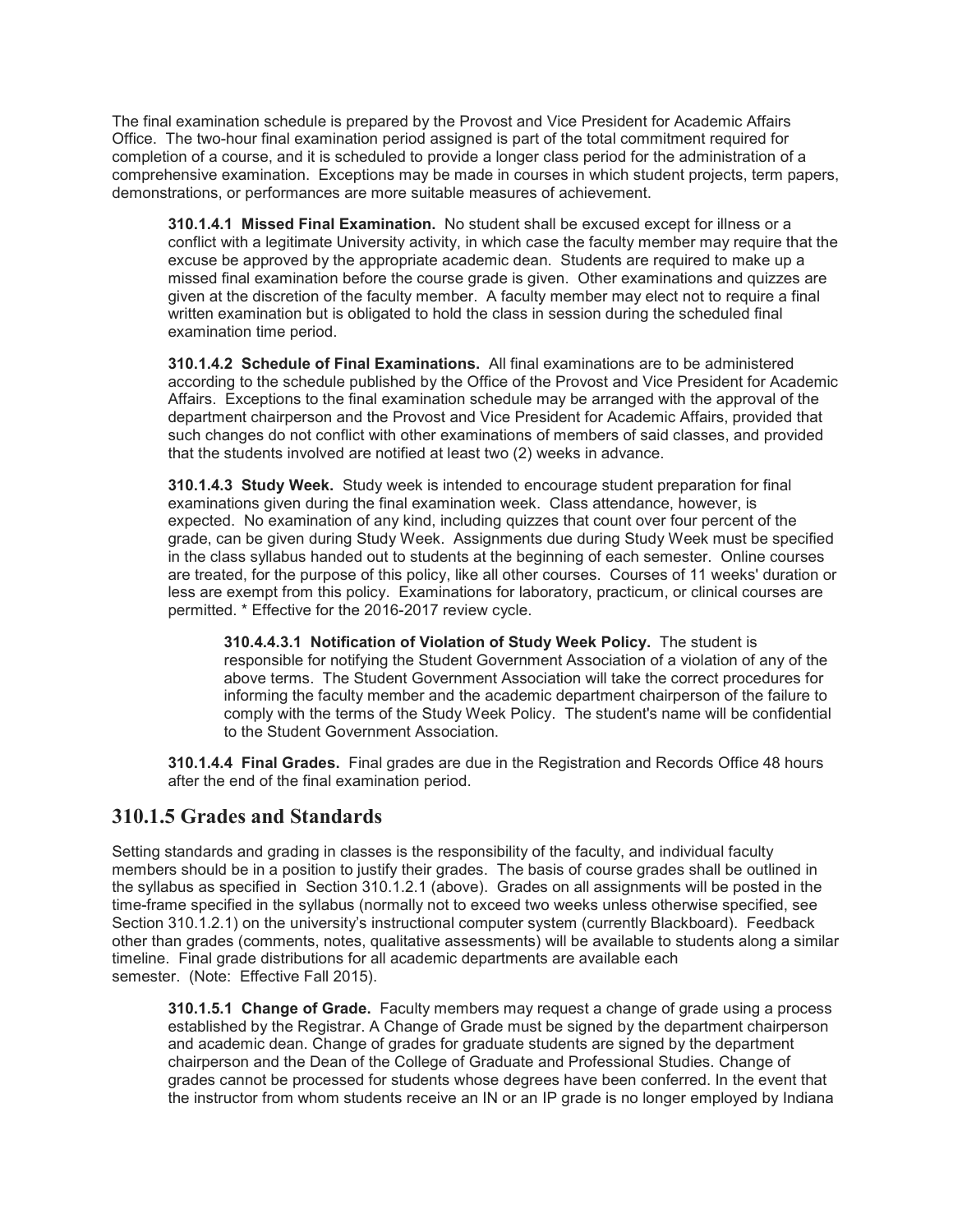State University, cannot be contacted or is incapable of performance due to medical conditions, the disposition of students' eventual grades resides with the appropriate department chairperson.

## **310.1.6 Satisfactory/Unsatisfactory Grades**

Undergraduate courses in which the primary requirements are professional practice may employ satisfactory/unsatisfactory grades designation. Appropriate courses for these grades will be determined by the school/college. When a course is so designated, the Provost and Vice President for Academic Affairs Office will be informed, an announcement will be placed in "Academic Notes," and a statement that a satisfactory/unsatisfactory grade will be given for the course will be inserted in the course description in the "Academic Notes."

## **310.1.7 Mid-Semester Change-of-Faculty**

Occasionally, due to death, illness, or other unforeseen events, faculty may find themselves taking over instructional responsibility for a course after a class has already begun. In such instances, it is important that faculty respect the prior faculty member's syllabus as much as possible. While new faculty may add additional readings, they should not change the overall topic(s) covered in the class nor add additional costs for the students (i.e., requesting a change in textbook). New faculty may change the modes of assessment (e.g., essay vs multiple-choice exams) but must garner the approval of the department chair to make changes to the: 1. way(s) grades will be computed (e.g., the number and weighting of assignments and the grading scale), except as it might benefit the students' final grades (e.g., addition of extra-credit opportunities); and, 2. changes to rubrics for major assignments (e.g., term papers). Chairs will consider the academic integrity of the course when making this decision.

## **310.1.8 Graduate Committees**

Candidates for various graduate degrees may elect or be required to complete a scholarly or creative project, thesis or dissertation.

**310.1.8.1 Scholarly or Creative Project, Thesis, or Dissertation Committee.** The chairperson or supervisor of the student's scholarly or creative project, thesis, or dissertation committee will be chosen under policies set by the departmental graduate faculty, by the joint action of the student, the department chairperson, and the appointee with the approval of the appropriate academic dean and will be formally appointed by the Dean of the College of Graduate and Professional Studies. Only faculty with graduate faculty status are eligible to chair, supervise or serve on scholarly project, thesis, or dissertation committees. Complete details for the preparation of the scholarly or creative projects, theses, and dissertations appear on the College of Graduate and Professional Studies website and are outlined in brief in the *Graduate Catalog*.

## **310.1.9 Student Academic Advising**

Student academic advising is one of the regularly-assigned duties of many of the faculty. Academic deans are responsible for assigning advisors according to procedures established for each college.

**310.1.9.1 Role of Academic Advisors.** Students are urged to discuss academic problems with their academic advisors. Academic advisors assist in planning students' programs each semester and provide the advisement personal identification number (PIN) required to complete the registration process. Students are responsible for becoming familiar with the requirements of degree programs and to seek help from academic advisors whenever necessary. Faculty advisors provide information about the curricula of their departments as well as the general education program and graduation requirements of the University. Faculty advisors may review grade reports, keep records of the progress of their advisees, and alert advisees of deficiencies. Advisors arrange for conferences as needed with students having academic difficulties. Faculty office hours for advising appointments must be posted by advisors and recorded in their departmental offices.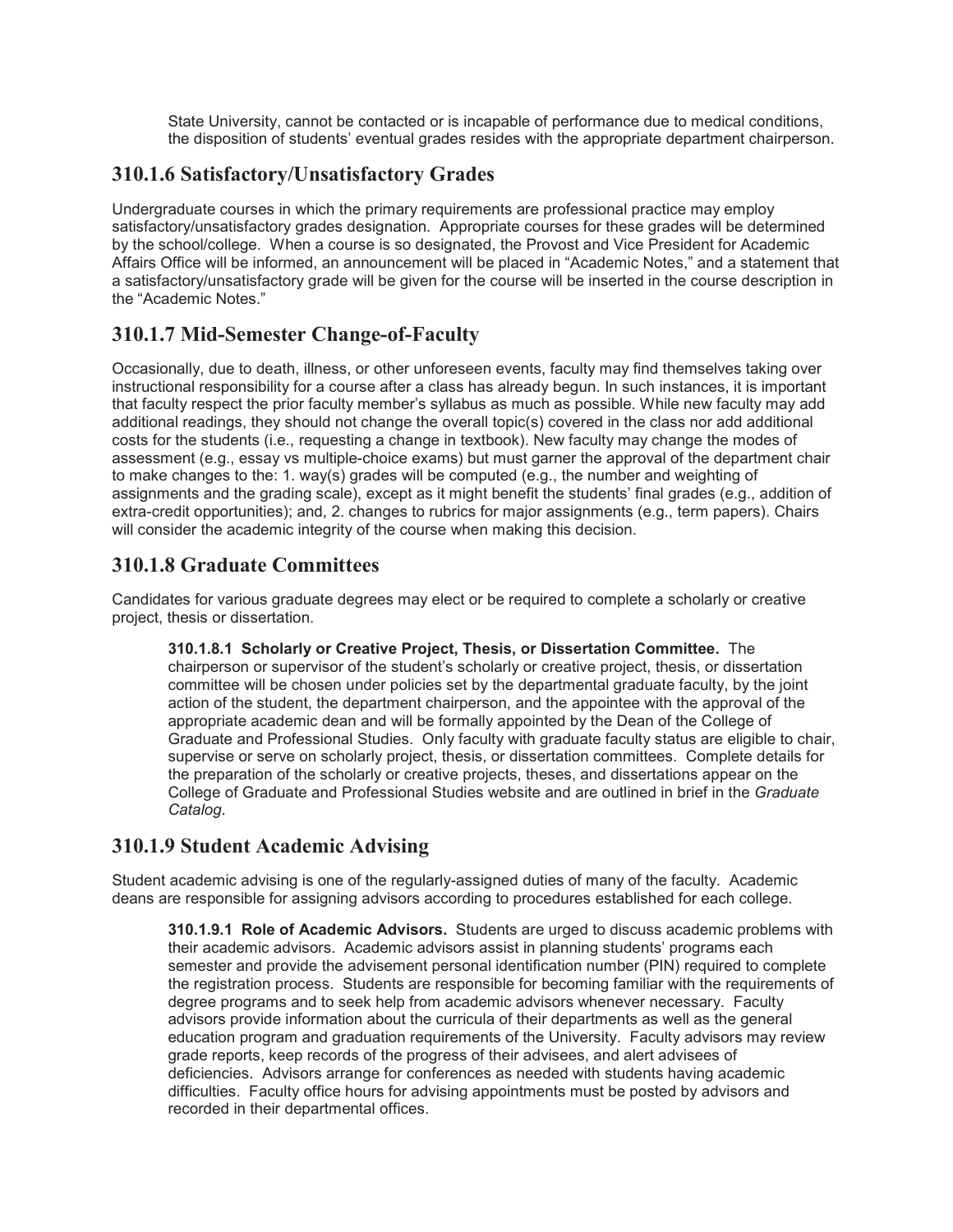## **310.1.10 Deleted December 16, 2016**

### **310.1.11 Deleted December 16, 2016**

### **310.1.12 Textbooks**

Textbooks and other materials are selected by the faculty primarily to promote student learning. Because there are affordability and course outcome issues that must be considered, the selection of textbooks and other materials must be selected in accordance with the foregoing policies as well as departmentallyapproved policies. The departmental chairperson is responsible for selection facilitation and implementation in accordance with the provisions of this section. The goals of these textbook policies are to comply with applicable laws, facilitate student procurement of textbooks, address textbook affordability, and ensure instructional quality.

#### **310.1.12.1 Definition, Selection, Ordering, & Conflict of Interest.**

a. The course schedule for a term will be published by October 1 and March 1; and Textbook and non-sharable required materials selection deadlines will be October 15 and March 15 (for Spring; and Summer and Fall terms respectively).

b. It is the responsibility of administrators and department chairpersons to make resource allocations and course assignments so as to facilitate timely adoptions.

c. All textbook and materials orders will be placed through the academic department. The chairperson will review for compliance with these policies and supervise the placing of orders.

d. For the purposes of this policy the term "textbook" shall be defined as the central text associated with significant expense and shall not include readings or other ancillary and inexpensive texts.

e. Department chairpersons shall consult with appropriate faculty (ordinarily those most responsible for teaching a course or subsequent courses in a sequence) to select a "default" text. Default texts will be ordered by chairpersons in cases of late decisions, resignations, illnesses, and late faculty appointments and/or assignments. Chairpersons shall select a text for sections with no assigned instructors when no default has been identified. It is expected that the default textbook will be among those used for another section of the course if any. Faculty shall be precluded from changing textbooks orders for that term.

f. Except in cases where a department has an approved policy regarding a common textbook for a multi-section course, individual faculty who are deemed by the Chairperson likely to teach a section of a multi-section course for every term of the selection period may choose alternative textbook(s) and materials as long as they do not exceed the cost of the default selection(s) and the order is made by the deadline.

g. To minimize possible conflict of economic interest in textbook selection, recommendations for selection of basic or supplementary textbooks authored by ISU faculty must include the approval of the department chairperson or the responsible dean, if appropriate. A statement must accompany such recommendation indicating (a) that no other textbooks containing material appropriate to the course are available, or (b) that if other textbooks are available, the textbook selected is deemed most appropriate.

#### **310.1.12.2 Other (non-sharable) Required Materials.**

a. Non-sharable required materials include products or services that;

1. Students must purchase as a required element in the course.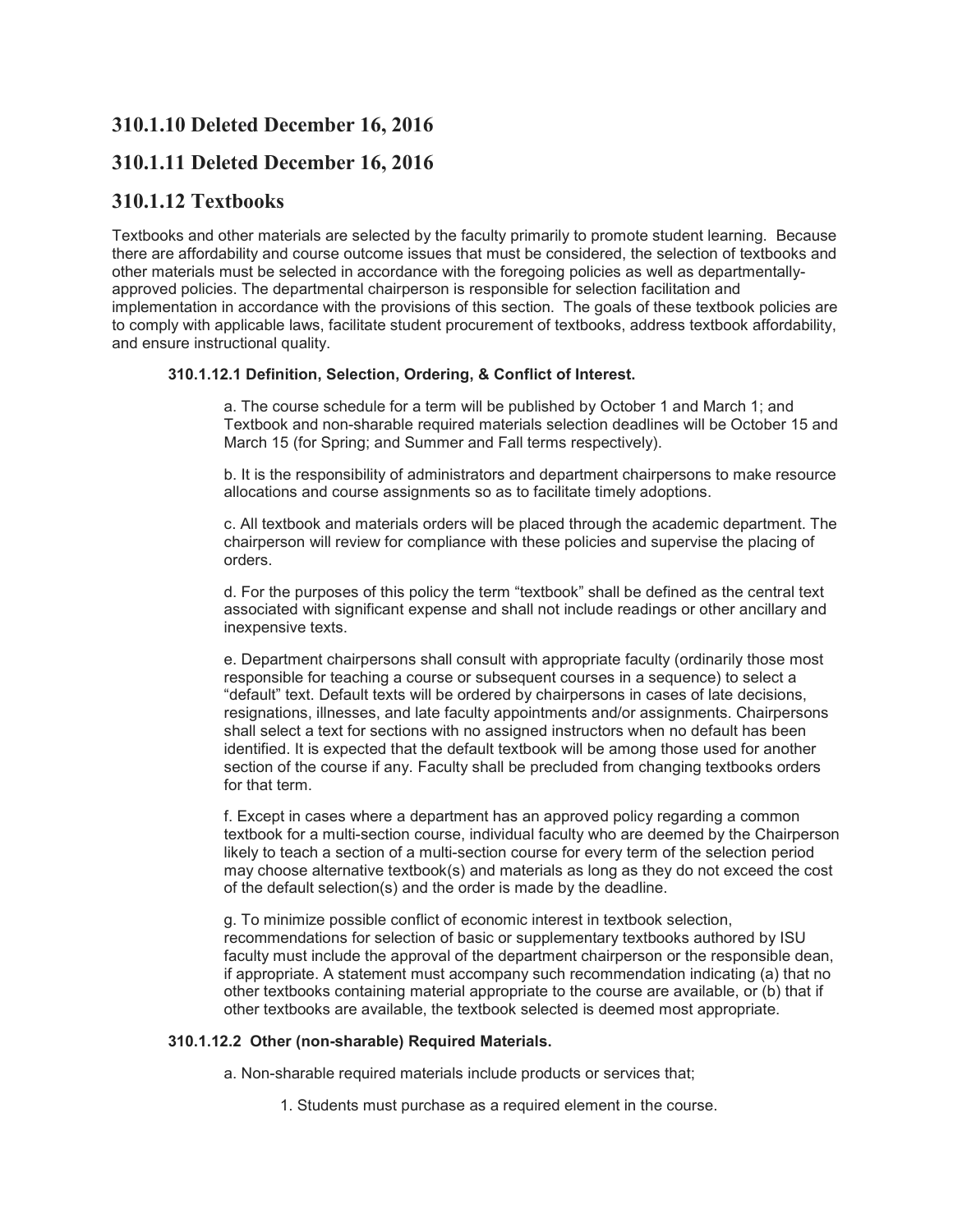2. Cannot be shared by students nor, once used, transferred to another student.

3. Cannot be accessed through a shared university system or license.

4. Cannot be purchased except through the bookstore or other specified provider.

b. Costs of required purchases of non-sharable materials must be justified and reported to the chairperson and approved by the Provost. Once approved, such materials may continue to be used in subsequent semesters as long as the cost remains at or below 125% of the initially-approved amount.

c. The process and timeline for selection of non-sharable resources shall follow that of textbooks.

**310.1.12.3 Appeals.** Appeals by faculty under this policy will be adjudicated by the Student Affairs Committee of the faculty member's college or the appropriate committee designated by the governing body of the college to handle student issues.

### **310.1.13 Faculty Absences**

Any faculty member who cannot meet a scheduled class or laboratory period must notify the department chairperson concerning the absence before the class is to meet. It is necessary that proper arrangements be made for class work to continue. For payroll purposes all absences are to be reported on the Time Recap Sheet.

### **310.1.14 Class Attendance and Reporting**

Faculty members are expected to assume the following responsibilities:

a. Publish attendance requirements to each class and inform students of consequences of absences from class.

b. Give students an opportunity to meet class obligations, based upon the faculty member's evaluation of the student's reason for absences.

1. Excuse absences that are a consequence of civic or other mandates (e.g. jury duty, court subpoena, military obligations) or, when appropriate documentation is provided, absences associated with academic requirements of other departments (e.g. participation in a conference) or university-sponsored athletic events in which the student is a participant (faculty should expect that other departments will consider the impact on other faculty's class when requiring absences).

2. Make arrangements with students who request them to accept graded assignments that are or will be missed. Faculty may require that assignments be turned in prior to any excused, planned absence; faculty may deduct attendance or participation points from students' whose absence is not excused.

c. Permit only those students who are officially enrolled to attend class.

d. Keep students on class listings unless officially dropped; retain sufficient record of performance to assign grade to any student who ceases attending but does not officially drop/withdraw from the course.

e. Report nonattendance of any student as required by institutional policy and state/ federal regulations (e.g., 3-week attendance reports; interim or final grade reports). Last date of attendance will be required for any failing or incomplete/in progress grade.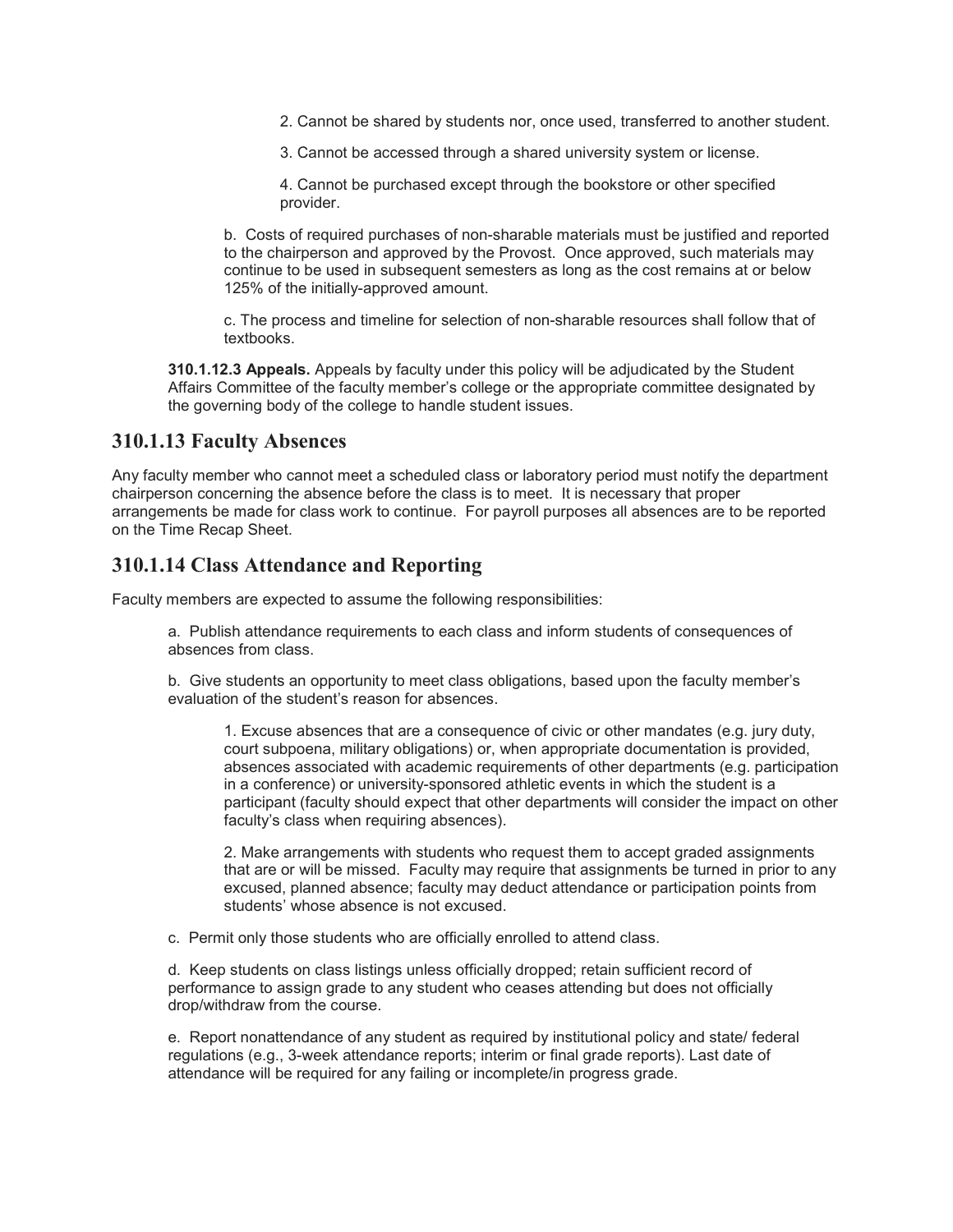## **310.1.15 Field Trips**

Field trips can be an integral part of the course requirements and may enhance students' education. To avoid undue conflicts and interruptions in other classes, faculty members are urged to follow procedures:

a. Inform the students of the field trip(s) early in the semester so that they may plan for their absence(s).

b. Provide students with forms containing destinations, purpose of the trip, dates, hours leaving from and returning to the campus, and the faculty member's signature.

c. Send list of students' names with the information in b. above to the appropriate dean and publicize information concerning the field trip at least one (1) week before the trip.

d. It is further suggested that faculty members should not arrange a field trip during the last five (5) class days of the semester or during finals week. Students on field trips are not excused from assigned work in other courses and are responsible for consulting with faculty members before the planned trip.

## **310.1.16 Office Hours**

Faculty shall be regularly available in their departmental/program offices for consultation with students, colleagues, or chairs according to the needs of department/program, courses of instruction, and academic advising. Faculty members shall notify the department chair of their office hours and shall post their hours on or near their office doors. Faculty teaching only distance courses should make themselves available to their students regularly through electronic means and notify students of their availability. Academic department offices shall normally be open each weekday from 8:00 a.m. to 4:30 p.m., excluding a break for lunch.

## **310.1.17 Telephone/Email**

To facilitate their academic duties, ISU provides all faculty members with email and telephone access. Faculty are encouraged to inform students of their preferred method of communication. Faculty shall use their official University email address when conducting official ISU business. During academic terms in which they are under contract, faculty are expected to respond to inquiries by students or others in a timely fashion except on weekends, university holidays, or when other duties (e.g. contracted reassignment or leave, university-recognized travel) or exceptional circumstances prevent. When they are not under contract, faculty shall relay inquiries relating to their professional duties to the Chair or other designee as soon as feasible (unless they choose to respond themselves).

## **310.2.1 Commencement Ceremonies**

All faculty members are expected to participate in the commencement ceremonies and shall wear the appropriate academic apparel. Academic robes, caps and hoods may be rented through the University Bookstore. Commencement ceremonies are scheduled at the end of the fall and spring semesters (December and May).

## **310.2.2 Faculty Reports**

Faculty members are responsible for reporting to their deans significant activities concerning teaching, research, publications, service to the University, and professional or community and public service. Deans will request this information be submitted through department chairpersons at appropriate intervals. The Faculty Report of Professional Activities form is to be used for this purpose with reporting based on the calendar year.

## **310.2.3 Sponsoring Student Organizations**